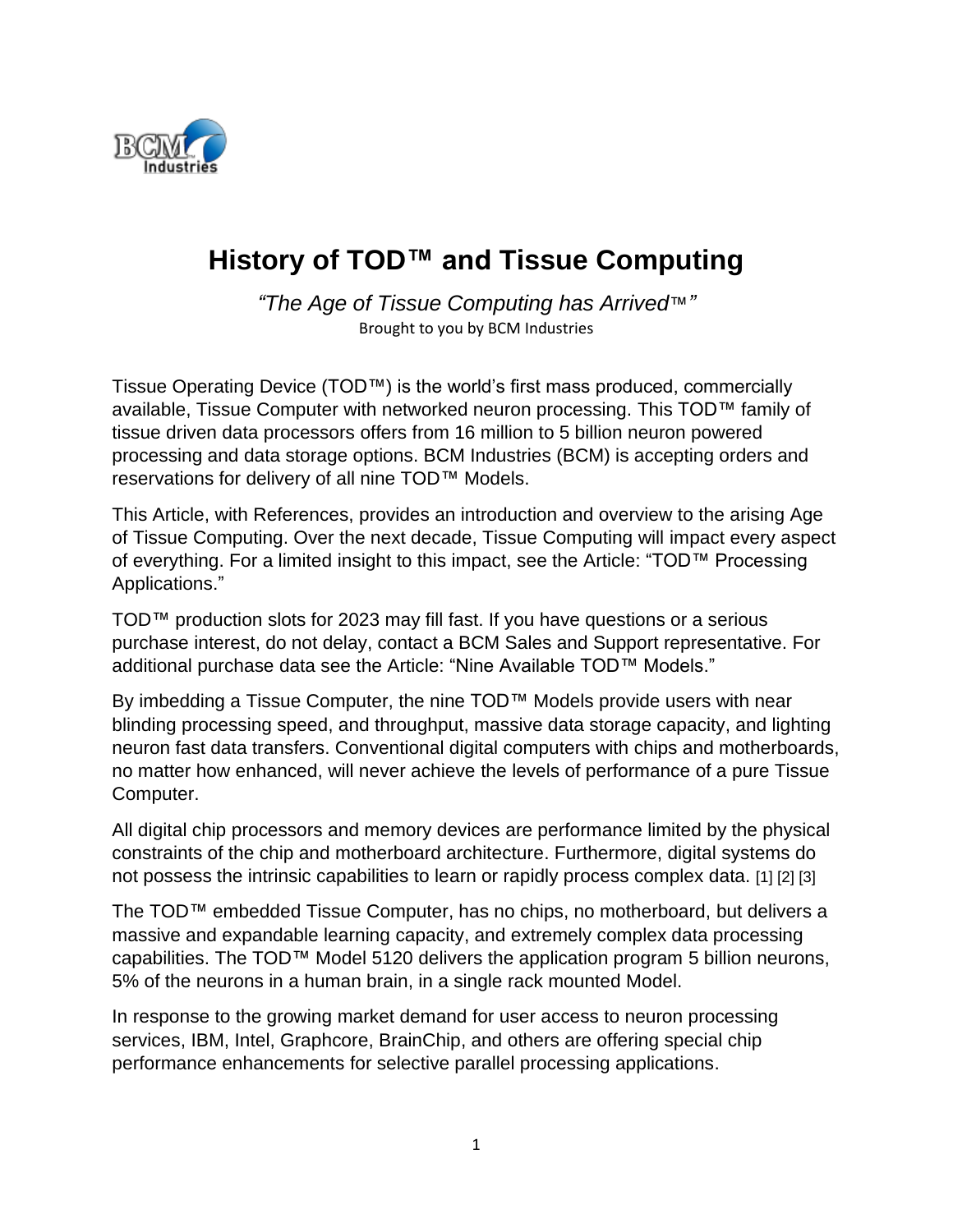#### **Concept of Tissue Computing**

During 2019 and 2020, both Intel and IBM announced the limited availability of neuron processing on a chip. They are called neuron chips; however, they are actually "artificial" neurons on a chip. With these new neuron chip advancements, Intel and IBM moved society into the period of "Artificial Neuron Computing." Two years later BCM has advanced into real neuron processing - "The Age of Tissue Computing." [4] [5 [6] [7] [8] [9]

Although in certain applications these Intel and IBM enhanced artificial neuron chips can deliver significantly improved performance, ultimately these artificial chips still have the performance limitations resulting from the physical time and space issues of a chip operating with a motherboard architecture.

Throughout 2020, we continued to observe an ever-increasing number of users with applications needing blinding processing speed, massive computational throughput, near infinite data storage capacity, and lighting fast data transfers. The ultimate successful solution is to leap from digital processing to the neuron processing age.

For the successful transition to neuron processing BCM recognizes the need to provide a family of neuron processors that are affordable and offer to customers a complete range of both general purpose and specific applications. This public neuron processor release needed to address the needs of commercial, education, business, military, and scientific users. This is similar to IBM's approach to releasing the IBM 360 family of digital mainframe computer systems delivered beginning in 1965.

The TOD™ Tissue Computer consisting of millions of active neurons residing in a medically sterile, pristine, protected operating environment, must totally avoid chips and motherboards. It must deliver high-performance processing and storage capabilities in a stand-alone neuron populated tissue structure in a pure, environmentally controlled, self-sustaining container.

In addition, for a successful transition, the Tissue Computer must deliver rapid and seamless transfers of data and intelligence between the internal neuron processing nodes within the tissue processing structure and be capable of receiving and processing high volumes of externally supplied intelligence and data from many types of external sensors and data sources.

This new Tissue Computer must offer all these functions and services under direction and management from a user or application program originating from an external digital computer or device. In addition, the total package must be commercially affordable, meaning all components must be mass producible at low unit production costs and operate dependable, with minimal service intervention for years.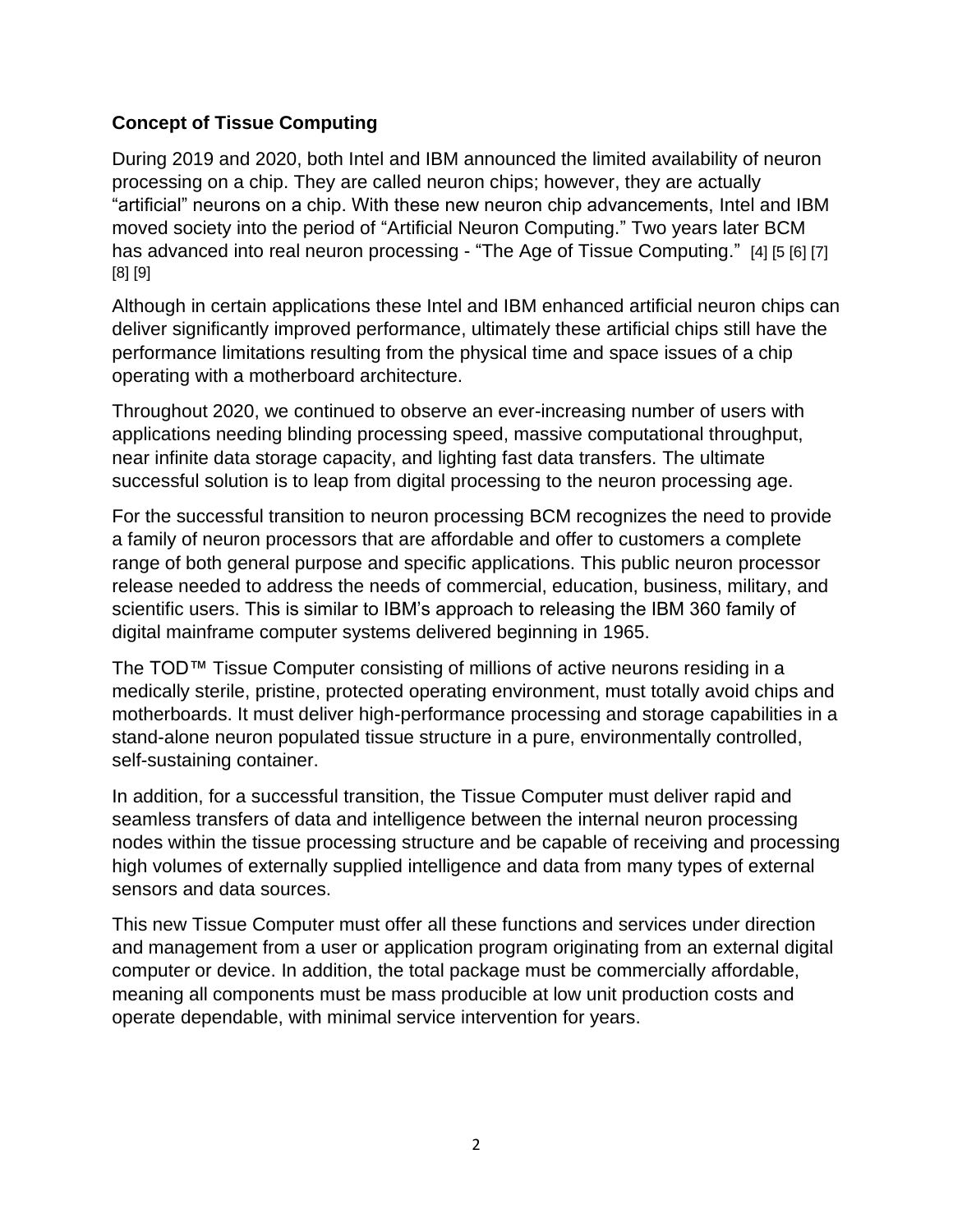#### **Creation of TOD™**

In response, BCM initiated Project TOD™ to design, manufacture, and commercialize a Tissue Computer, which included significant, digitally programable, neuron processing capabilities. The ultimate success of Project TOD™ was assured because BCM had already acquired or created all the individual components and elements needed to produce the required Tissue Computer.

The BCM team have decades of experience and skills in all forms of tissue engineering, cell growth, tissue population management, and related tissue computing engineering and technologies, including low-cost mass production of extremely high-density neuron populated tissue structures.

With completed development and recent clinical trials of the Autologous Regenerative Tissue Replacement (ARTR™) organ repair tissue implant process, BCM is arguably a world leader in many areas of advanced tissue engineering. BCM is possibly the only company in the world with the customized manufacturing capabilities to reliably mass produce tens of millions of tissue structures (TC Disks), each populated with up to one million highly active neurons.

This special tissue manufacturing capability is key to producing the required volume of affordable Tissue Computers for rapid flooding of the world markets with TOD™ units. This supports the proclamation that "The Age of Tissue Computing has Arrived™."

#### **TOD**™ **Configuration**

As illustrated in Figure 1, TOD™ includes three major components: a Tissue Computer, a Management Computer, and a TOD™ configured laptop computer. For details regarding these components and specifics on the Tissue Computer (TC) processing features, and array architecture, see the Article: "TOD™ Design Production and Service"

TOD™ is commercially offered as a family of general and special purpose neuron processing Tissue Computers. As presented in Table I, the TOD™ family is offered in nine unique Models offering from 16 million to 5 billion neuron powered processing and data storage options.

The TOD™ Model 16 is the smallest, delivering 16 million neurons from a standard sized desktop or floor tower. The next size, the TOD™ Model 48, delivers up to 48 million neurons in a larger floor version or a rack mounted configuration.

The largest  $TOD^T$  Model offered, the 5120, can provide a maximum of five (5) billion neurons. Although potentially possible, BCM has not addressed the networking of multiple TOD™ Model 5120 units to obtain larger programable pools of available neurons.

Initially all available TOD™ Models are configured for fixed operations. However, BCM is developing mobile-ruggedized versions of some models. To address this availability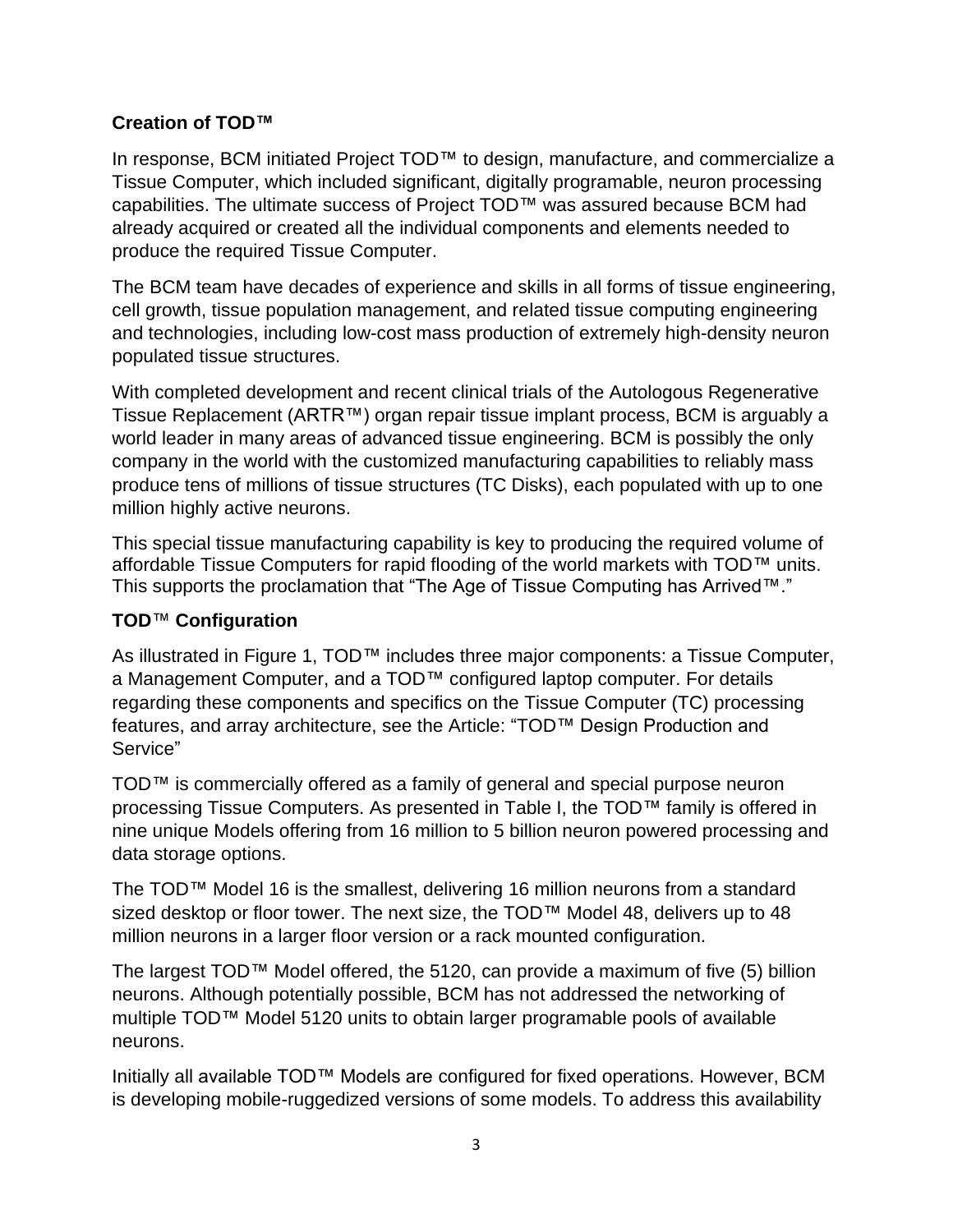time-delay, BCM suggest users requiring mobile-ruggedized versions purchase or lease a fixed operations model, and later swap the fixed Model for a new ruggedized version.

Of the three TOD™ components the Tissue Computer was of course the key development challenge. It had to be an extremely reliable neuron processor constructed of continually nurtured tissue disks (TC Disk), able to be massively populated with neurons. The tissue structures were required to be assembled into processing arrays. The design had to address modularity, an expandable neuron processor architecture, and all internal data transfers had to be over tissue cords (TC Cord), also heavily populated with neurons.

The neuron processor architecture was required to be contained in a medically sterile environment assuring tissue growth and survival, with minimal support for a period of up to seven years.

These tissue creation and assembly capabilities are what BCM has perfected to deliver ARTR™ organ repair tissue implants. The greatest challenge was to deliver a safe and dependable operating environmental for the tissue array and millions of neurons for up to seven years with limited customer participation.

As is apparent, the TOD™ and the Tissue Computer design, architecture, and operations are completely different from the traditional von Neumann digital computer architecture that employs a separated CPU and memory structure, used in digital computers and devices. This new Tissue Computer interfaces with digital computers, but there is no other similarity. Both TOD™ and the Tissue Computer design are totally "Think out of the Box" designs.

#### **Neuron Processor Performance**

Over the last decade, major computer manufacturers, universities, research organizations, and governments have committed significant resources to advance neuron processing technologies. In 2019 and 2020, both Intel and IBM achieved success in creating an "artificial" neuron chip. [4] [5 [6] [7] [8] [9] [10]

A brief comparison of these currently available Intel and IBM offered neuron processing units, along with the nine TOD™ Models are presented in Table II. The available Intel processors and their neuron capacity are the Pohoiki Beach, 8 million, and the Pohoiki Springs 100 million. The available IBM processor is the TrueNorth, with 64 million neurons.

In contrast, BCM has developed and offers a true neuron processor. TOD™ is available in a family of nine Models, with neuron processing capacities from a low of 16 million in a desktop tower, to 5 billion neurons in Model 5120, the largest rack configuration.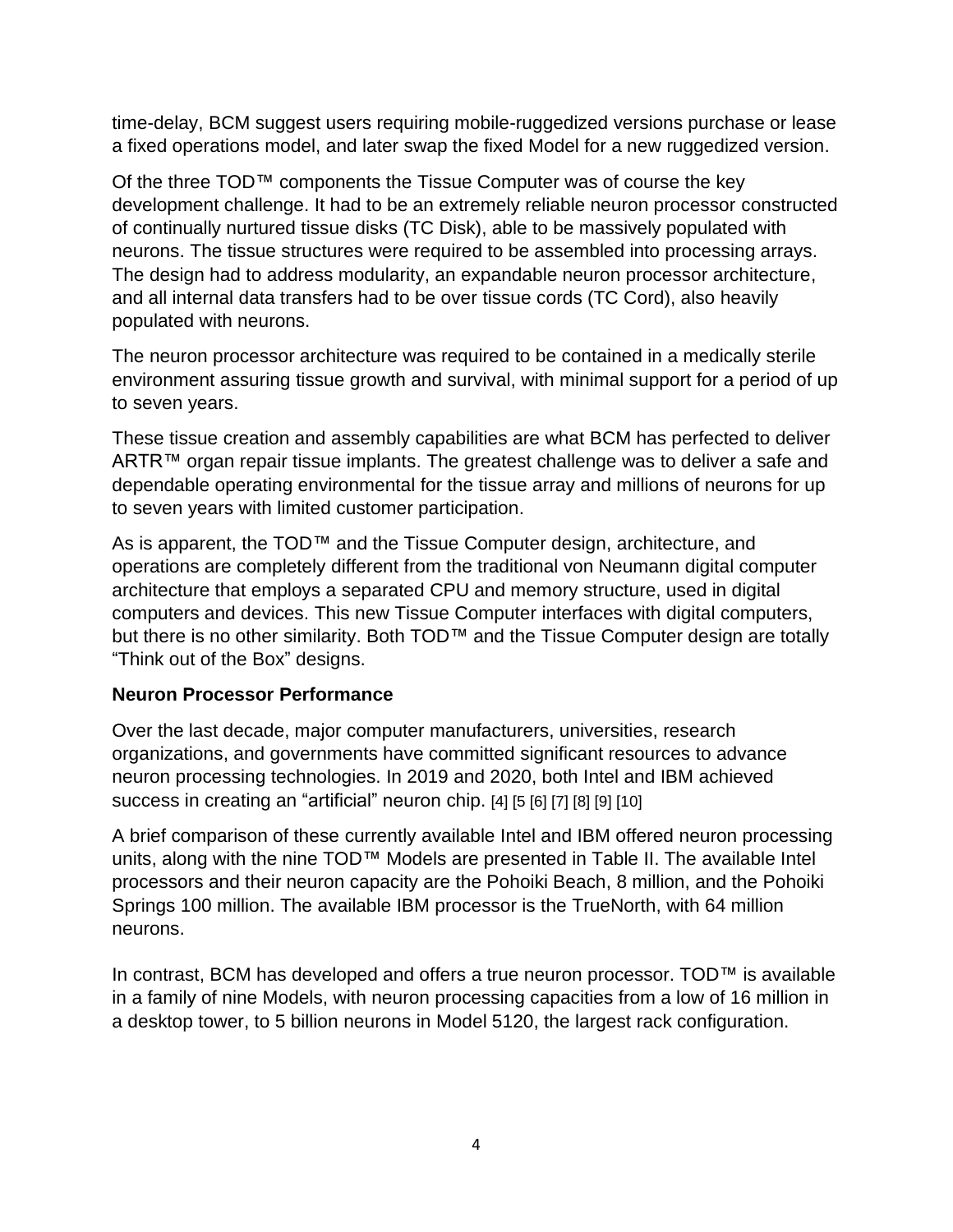With these new neuron processors, Intel and IBM have demonstrated and validated: (a) digital computers can manage and control the system and application processing using millions of neurons, or artificial neurons, (b) both system operations software and application programs are available or can be developed to utilize these neuron processing capabilities, and (c) neuron processing is both functionally and physically real and the future of processing.

In the TOD™ Tissue Computer design BCM choose to totally avoid the use of chips and motherboard, and instead addressed neuron processing as a standalone, neuron-only Tissue Computer. Because this standalone tissue approach is basically replacing the Intel and IBM "artificial" neurons on a chip, with an actual neuron populated tissue architecture, all the above validations (items (a) thought (c) above), apply directly and fully to TOD™ and the Tissue Computer.

Measuring performance of neuron processing is dependent upon many factors, including the task call sequencing, and processing structure imposed by the operating system and the application program.

However, as a general reference on the performance improvements available from neuron processing, Intel reported their "artificial" neuron processing chip, Loihi, enables users to process information up to 1,000 times faster and 10,000 times more efficiently than CPUs for specialized applications.

How does one comprehend and relate to one thousand times faster? It means a processing task that requires 1,000 seconds (16.7 minutes) on a fast digital computer can be performance in one second on a properly setup neuron processor such as TOD™.

#### **TC Disks and TC Cords**

The Tissue Computer includes one or more processing arrays. These arrays are assembled from two unique BCM proprietary tissue structures: the TC Disk and the TC Cord. Both the Disk and the Cord are designed and manufactured by BCM using a proprietary collagen scaffolding interactive sequential build and a highly repetitive neuron population embedding process. [11] [12] [13]

The TC Disk addresses all neuron processing and memory activities. Specifically, the Disks function as individual independent neuron processors. The TOD™ system including the programmable Tissue Computer architecture allows individual TC Disks to be programmed and combined into larger neuron processing arrays.

Each TC Cord is an individual segment of the Tissue Computer internal neuron data network. The TC Cord network addresses data transfers and data networking functions for all Tissue Computer internal data and intelligence transfers.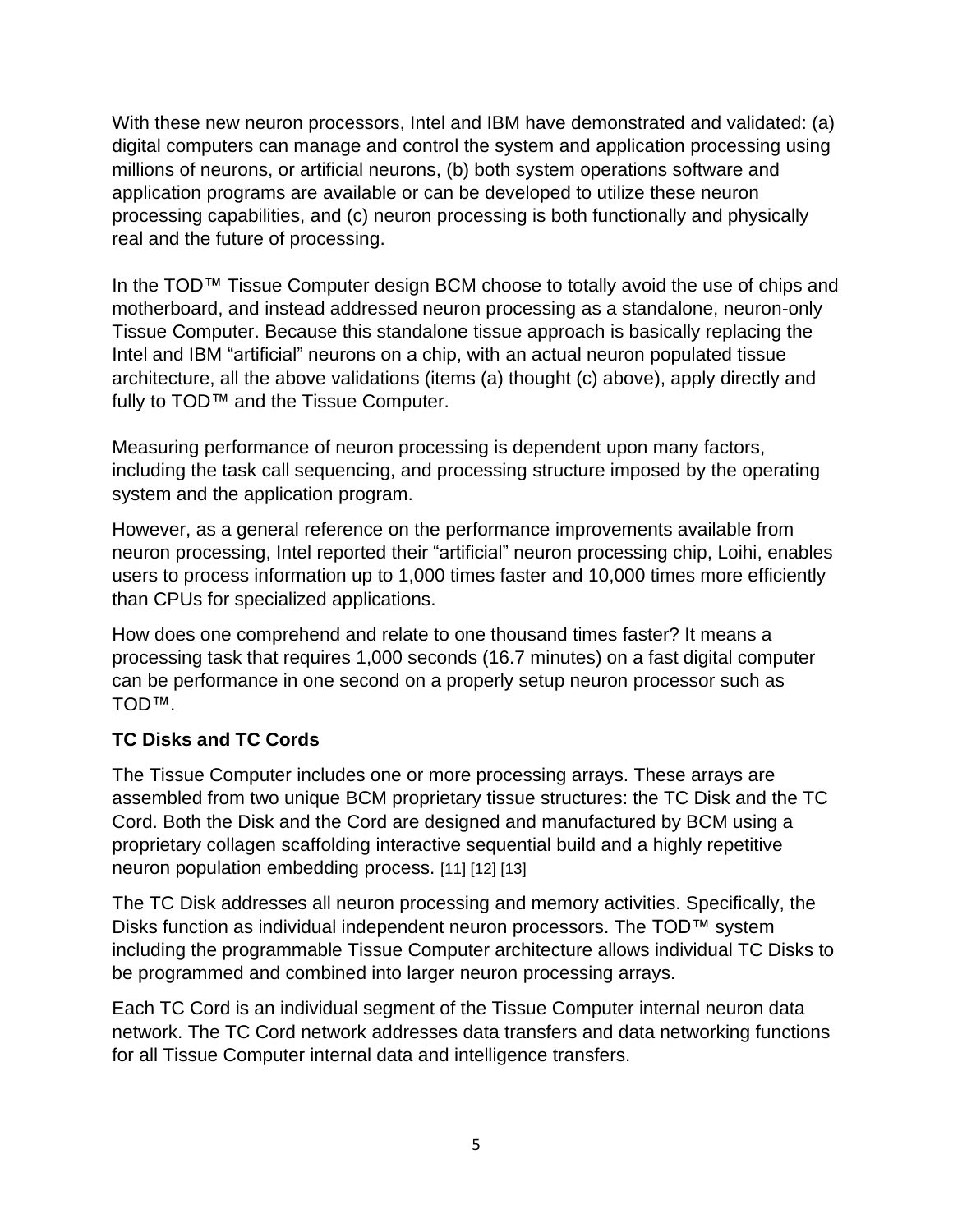To view the TC Cord networking of TC Disks in the processing arrays and the size and shape of a TC Disk, ready for insertion into a TC Disk populated array in a Tissue Computer, see the Article: "TOD™ Design Production and Service."

Special TC Cord ports, with embedded or attached data format and data form translator capabilities are employed to transition neuron data into other data forms. BCM is developing plug-in data ports to accept directly sourced data in these formats: digital, optical, audio, video, RF, Inferred, thermal, and seismic. Many of these data format translation technologies and capabilities are currently being developed by BrainGate, Synchron, Neuralink, and others. [14] [15] [16] [17]

Although the TC Disk and TC Cord devices each have different tasks and roles to perform and are physically distinctly different, they are both constructed with neuron populated tissue.

#### **Installation, Operations, and Maintenance**

All TOD™ Models are sold under a one-year full replacement warranty. That warranty includes the customer on-site delivery and complete professional installation by a TOD™ Support Team. The on-site team assembles, connects, evaluates, and performs full system tests to assure each delivered TOD™ Model fully meets or exceeds all performance standards.

Complete installation is a part of the full TOD™ warranty and support package received with each TOD™ purchase. It is provided to purchasers located in all accessible populated locations around the Globe. Under the warranty and any extensions, this Tech Team Global service coverage also applies to all required on-site warranty service activities.

The TOD™ Tissue Computer includes millions of active neurons. To survive and successfully perform requested processing tasks, these neurons require a conducive sterile environment, controlled temperature and humidity, energy, and other services. The Tissue Computer is constructed to address and provide this operating environment and the required services.

#### **Utilities, Tools, and Application Programming**

Two of the TOD™ system components are digital computers: the Management Computer and a TOD™ configured laptop computer. There are many general-purpose and specialized digital programming utilities, tools, and application programs available to address these digital segments of the TOD™ system configuration.

Because TOD™ includes the first commercially available Tissue Computer and offers users direct programming access to millions of neurons, one might assume there are no existing and available software utilities, tools, or application programs to operate, manage, and leverage the massive performance capabilities available from TOD™.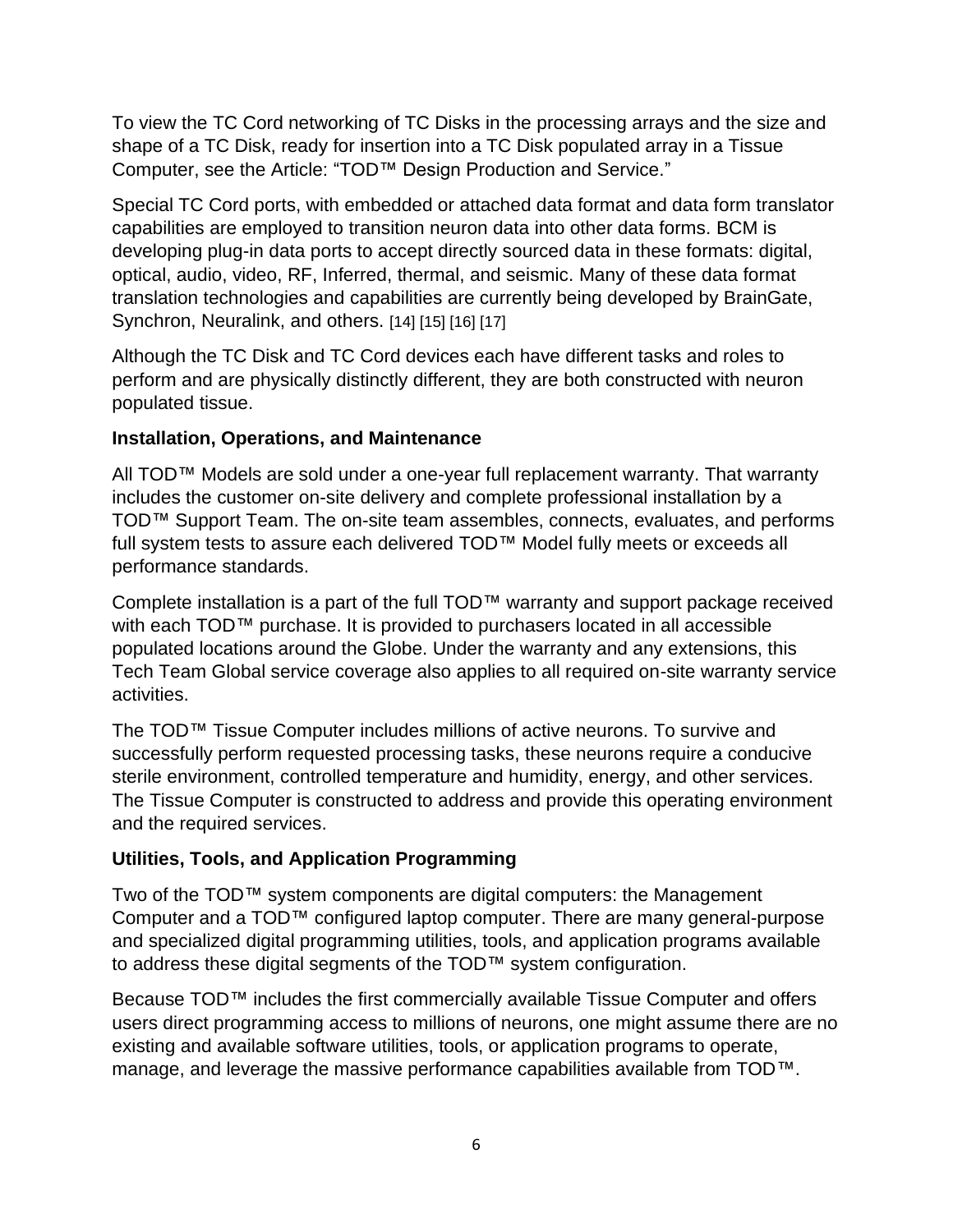That presumption would be incorrect. For more than a decade a growing community of scientist, engineers, and application developers have been building and using software that is focused on neural networks and neuron processing.

The result is that many of the software utilities, tools, and application programs required to manage and control TOD™ are currently available, and many are open source. These programs are either directly TOD™ compatible, or with modification can become a part of the TOD™ and Tissue Computer software users' library.

In addition to many open-sourced groups and communities, IBM and Intel have been joined by Qualcomm, Oracle, Microsoft, Google, and others in offering education and training in neuron processing and coding. To learn more about neuron processing software and the open-source communities, see the Article: "Programming and Controlling a Tissue Computer." Available upon request. [4] [5 [6] [10] [11] [12] [13]

>>><<<

**Figure 1**



#### TOD™ System Configuration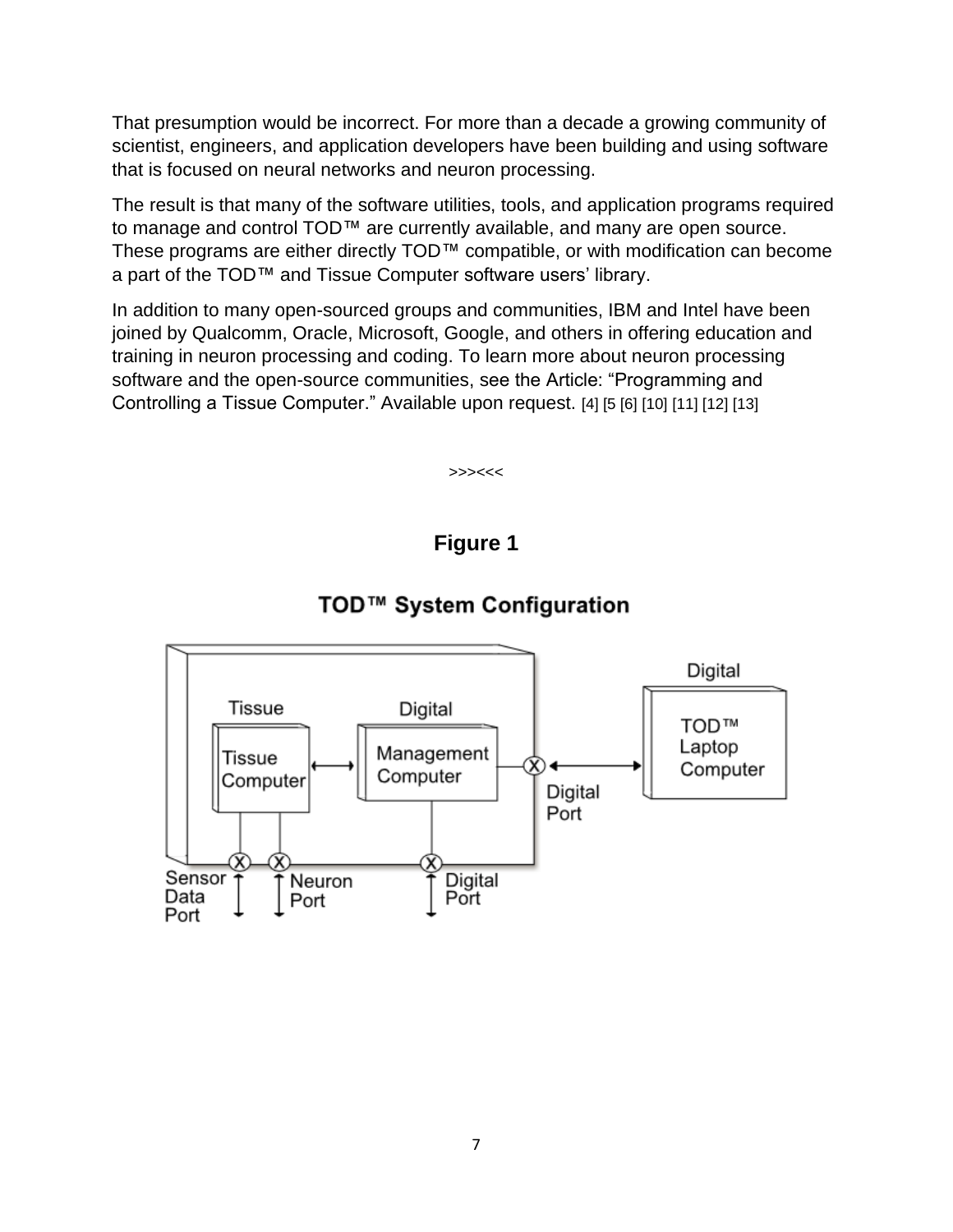# **Table I**

# **Commercially Available TOD™ Models**

| TOD™ Model<br>Number  | <b>Max Neuron</b><br>$Capacity(1)$ (2) | Number of<br><b>TC Disks</b> | Number of<br><b>TC Arrays</b> (3) |
|-----------------------|----------------------------------------|------------------------------|-----------------------------------|
| <b>TOD™ 16</b>        | 16 million                             | 16                           | 1                                 |
| TOD <sup>™</sup> 48   | 48 million                             | 48                           | 3                                 |
| TOD <sup>™</sup> 64   | 64 million                             | 64                           | 4                                 |
| <b>TOD™ 96</b>        | 96 million                             | 96                           | 6                                 |
| <b>TOD™ 192</b>       | 192 million                            | 192                          | 12                                |
| TOD <sup>™</sup> 480  | 480 million                            | 480                          | 30                                |
| TOD <sup>™</sup> 1024 | 1 billion                              | 1024                         | 64                                |
| TOD <sup>™</sup> 2048 | 2 billion                              | 2048                         | 128                               |
| TOD <sup>™</sup> 5120 | 5 billion                              | 5120                         | 320                               |

Notes: (1) The actual number of neurons present at any given time will vary due to many factors that affect neuron birth, death, and growth rates. BCM cannot therefore guarantee the number of neurons in any specific TC Disk. However, every BCM manufactured TC Disk has the potential to hold and deliver up to one million neurons.

(2) TC Disk neuron population density is established by tissue and other factors. The human brain has 100 billion neurons in a volume of 1500 cc, or 91.5 cubic inches. Each TC Disk is approximately 2x2x0.5 inches or 2 cubic inches, establishing a maximum capacity of one million neurons per TC Disk.

(3) The Model 16 Tissue Computer planar array has 16 TC Disks in a 4x4 array. The Model 48 cubic array has 48 TC Disks in a 3D structure of a 3 deep 4x4 array. The 3D structure of the cubic array is the bases for all Tissue Computer architectures in the larger TOD™ Models.

>>><<<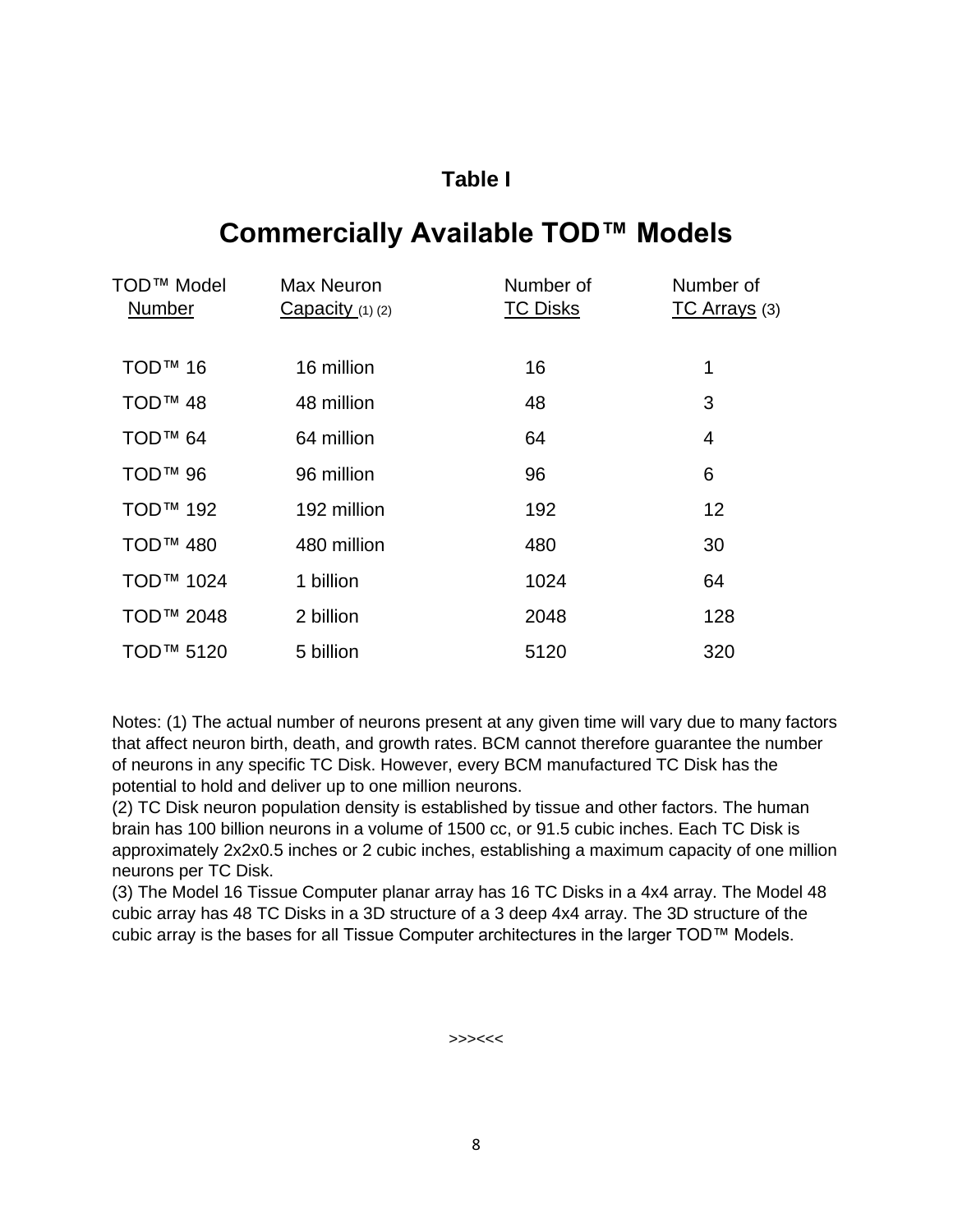# **Table II**

# **Available Neuron Processor Systems**

| Max Neuron<br><b>Capacity</b>     | Intel-Neuron<br><b>Processors</b> | <b>IBM-</b> Neuron<br>Processor | <b>BCM-TOD™</b><br><b>Model Number</b> |
|-----------------------------------|-----------------------------------|---------------------------------|----------------------------------------|
| Up to 20 Million                  | Pohoiki Beach<br>8 Million        |                                 | Model 16<br>16 Million                 |
| Up to 75 Million                  |                                   |                                 | Model 48<br>48 Million                 |
|                                   |                                   | <b>TrueNorth</b><br>64 Million  | Model 64<br>64 Million                 |
| Up to 150 Million Pohoiki Springs | 100 Million                       |                                 | Model 96<br>96 Million                 |
| <b>Above 150 Million</b>          |                                   |                                 | Model 192<br>192 Million               |
|                                   |                                   |                                 | Model 480<br>480 Million               |
|                                   |                                   |                                 | Model 1024<br>1 Billion                |
|                                   |                                   |                                 | Model 2048<br>2 Billion                |
|                                   |                                   |                                 | Model 5120<br>5 Billion                |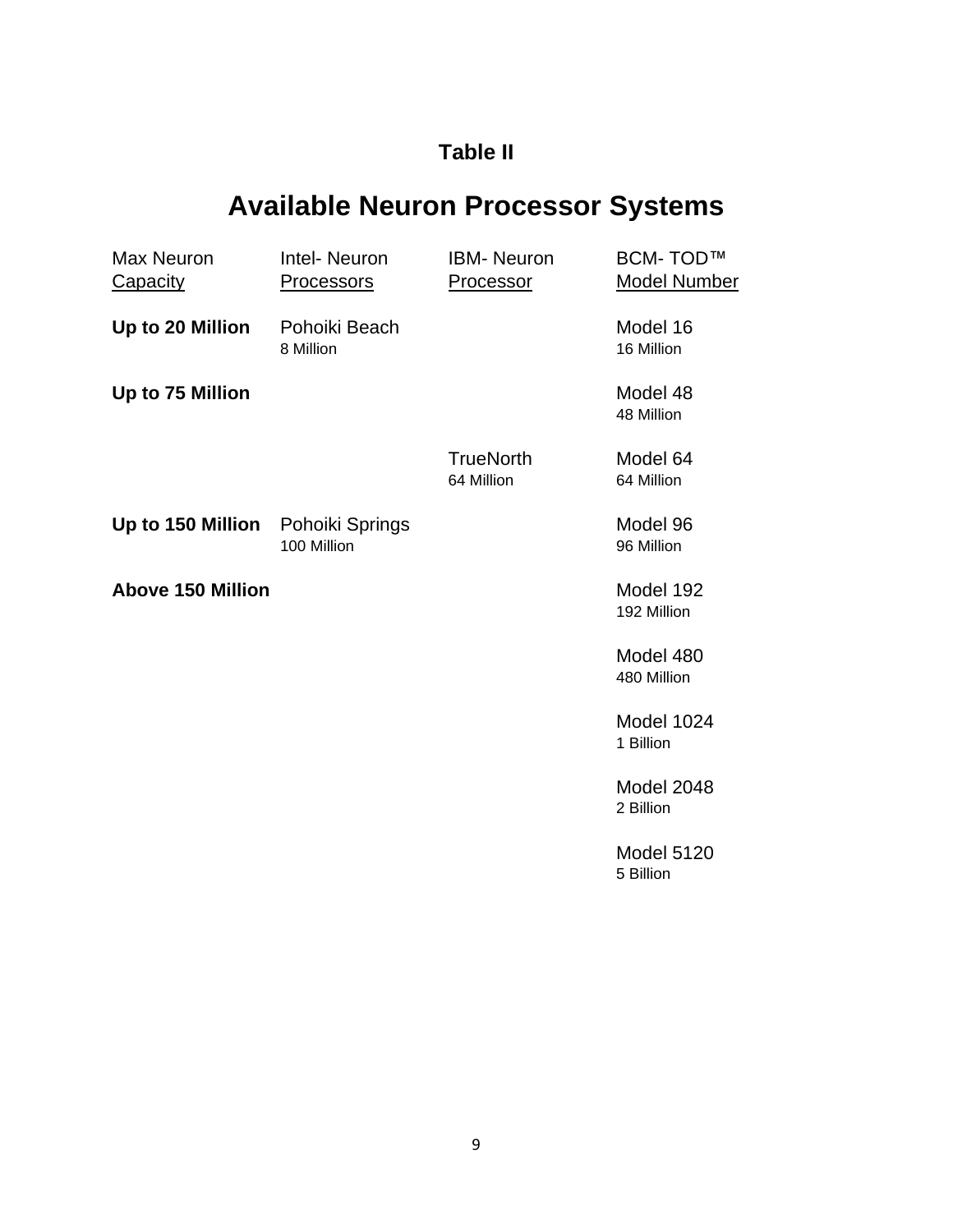#### >>><<<

# **Appendix A**

# **Reference Data**

BCM is active in moving concepts and research from the lab to commercial production for profit. BCM advancements in tissue engineering, cell growth management, neuron processing and neuron data networks are occurring at an accelerating rate and are therefore far ahead of peered reviewed research literature.

This reference data provides a starting point for further research. Parties seeking additional data, validations, or expanded discussions should contact BCM.

#### **[1] The computational efficiency of biological neural processing systems**

While Moore's law has driven exponential computing power expectations, its nearing end calls for new avenues for improving the overall system performance. These authors see new alternative brain-inspired computing architectures that promise to achieve the flexibility and computational efficiency of biological neural processing systems

Point: These authors present the problem of digital processing limits and provides a vision for biological neural processing systems. BCM has accepted this challenge and is accepting orders for TOD™, with commencing mass production and commercialized delivery scheduled for late 2022 or early 2023.

Source: Bottom-Up and Top-Down Neural Processing Systems Design: Neuromorphic Intelligence as the Convergence of Natural and Artificial Intelligence (2021)

<https://arxiv.org/pdf/2106.01288.pdf>

#### **[2] The Need for Neuron Processing**

Conventional digital processors are limited in processing speed and memory bandwidth. Their performance is inefficient and slow due to the number of required data transfers and energy demanding data movements. Furthermore, they do not possess the intrinsic capabilities to learn or deal with complex data which is available from a neuron processor.

Point: In response, BCM applied established technologies and years of tissue engineering experience, a superb scaffolding construction, cell growth and management manufacturing platform to develop TOD™ which includes a digitally managed and controlled Tissue Computer. Using a BCM developed TC Disk and TC Cord volume tissue production facility, BCM is prepared to commercially deliver neuron processing capabilities to everyone in nine different Models, including a desktop tower.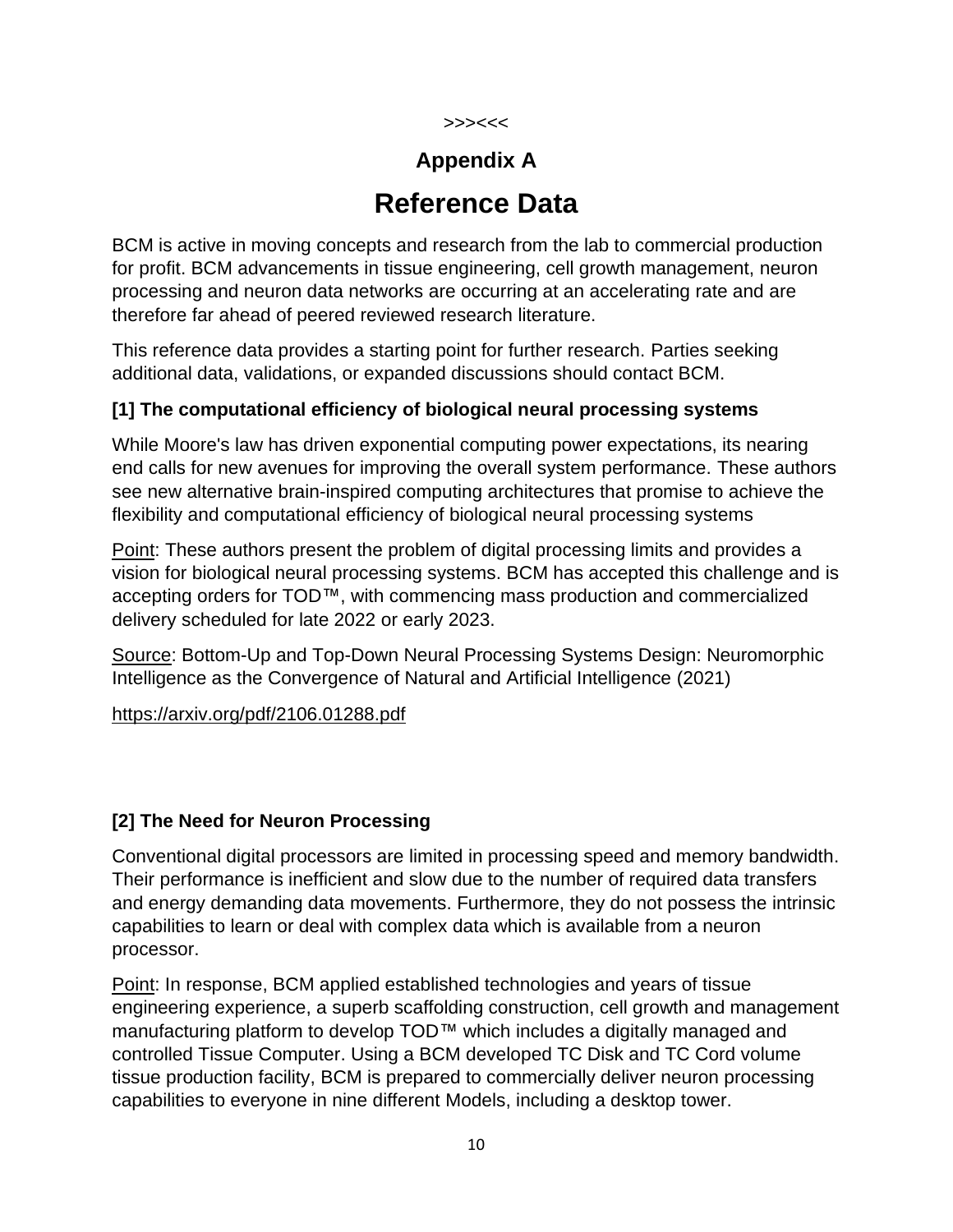#### Source: 2022 Roadmap on Neuromorphic Computing and Engineering

#### <https://arxiv.org/ftp/arxiv/papers/2105/2105.05956.pdf>

#### **[3] Artificial Neural Network**

Over the past decade a large variety of hardware has been designed to exploit the inherent parallelism of the artificial neural network models. Despite the tremendous growth in the digital computing power of general-purpose processors, neural network hardware has been found to be promising in some specialized applications, such as image processing, speech synthesis and analysis, pattern recognition, high energy physics, and others.

Point: To address large processing applications, the computer industry and users are keenly aware of the finite capabilities of a digital processor. They are seeking a solution and aware neuron processing is the likely answer. BCM has responded with TOD™ and can attest a digital controlled and managed neuron processor offers a viable solution.

Source: Neural Networks in Hardware: A Survey

<http://apt.cs.manchester.ac.uk/intranet/csonly/nn/NNHSurvey.pdf>

#### **[4] Intel Moves to Neuron Processing**

Intel Labs' second-generation neuromorphic research chip, codenamed Loihi 2, and Lava, an open-source software framework, will drive innovation and adoption of neuromorphic computing solutions. Enhancements include-

Up to 10x faster processing capability Up to 60x more inter-chip bandwidth Up to 1 million neurons with 15x greater resource density 3D Scalable with native Ethernet support A new, open-source software framework called Lava Fully programmable neuron models with graded spikes Enhanced learning and adaptation capabilities

Point: Intel, a major player in new chip development and manufacturing, is producing artificial neuron processors, controlled, and managed by a digital motherboard and digital software. With these chips, Intel has validated the success of digital-neuron data and intelligence exchange, and established software utilities, tools, and application programs to operate in a neuron processing environment.

The BCM development of TOD™ is commercially and technology consistent with the neuron processing advancement efforts by Intel. The difference is TOD™ uses a Tissue Computer for neuron processing and is not constrained by the corporate need to produce a processing chip that resides on a digital motherboard.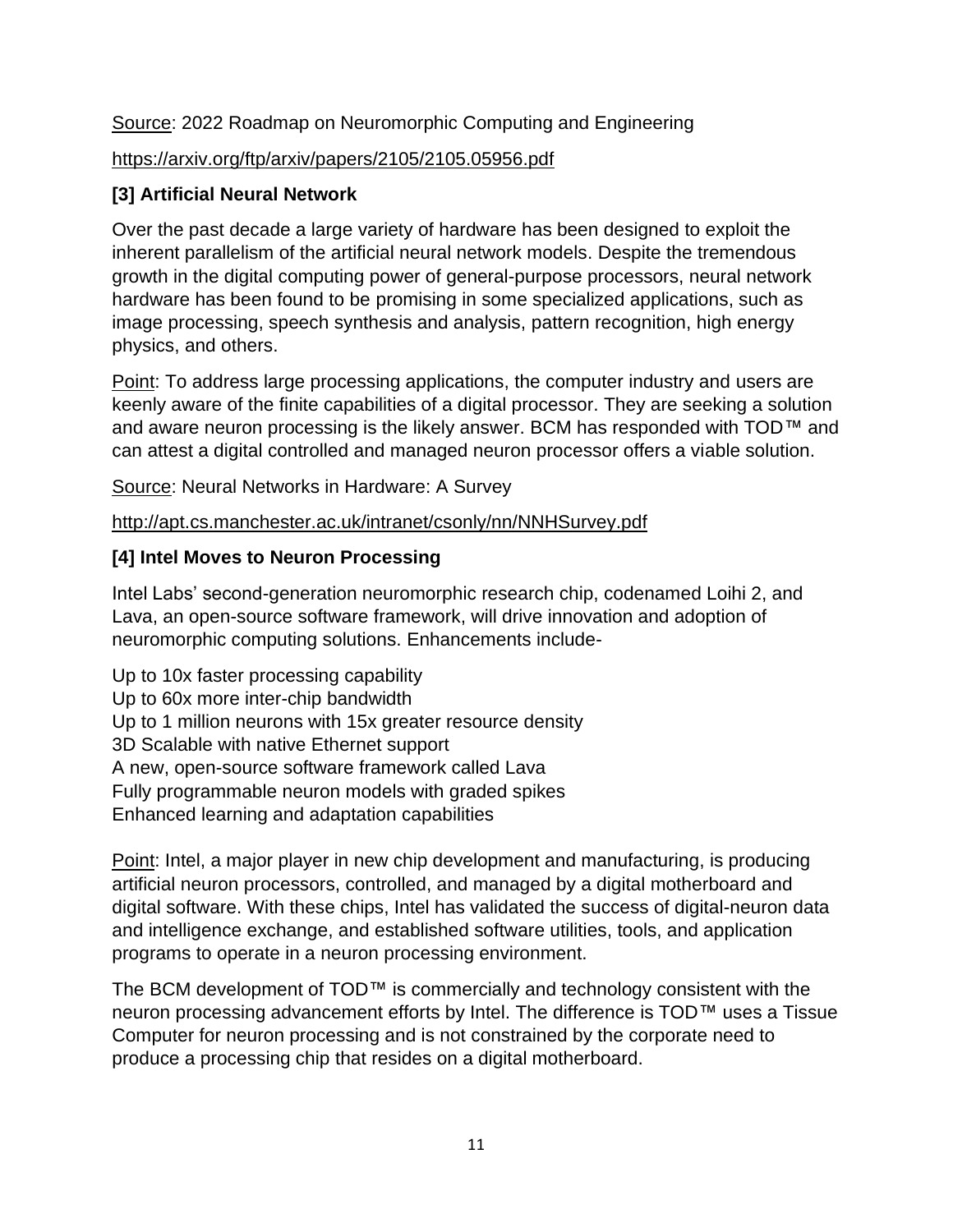Although Intel chips are artificial neuron processors, the software developed to operate and support these chips is likely directly portable to TOD™ providing usable utilities, tools, and application programs

Source: Loihi 2: A New Generation of Neuromorphic Computing

https://www.intel.com/content/www/us/en/research/neuromorphic-computing.html

Source: Taking Neuromorphic Computing to the Next Level with Loihi 2 Technology **Brief** 

[https://www.intel.com/content/www/us/en/research/neuromorphic-computing-loihi-2](https://www.intel.com/content/www/us/en/research/neuromorphic-computing-loihi-2-technology-brief.html) [technology-brief.html](https://www.intel.com/content/www/us/en/research/neuromorphic-computing-loihi-2-technology-brief.html)

#### **[5] Intel 8 million-neuron neuromorphic system**

During July 2019, Intel announced that an 8 million-neuron neuromorphic system comprising 64 Loihi research chips, codenamed Pohoiki Beach, was available to the broader research community. With Pohoiki Beach, researchers can experiment with Intel's brain-inspired research chip, Loihi, which applies the principles found in biological brains to computer architectures. Loihi enables users to process information up to 1,000 times faster and 10,000 times more efficiently than CPUs for specialized applications like sparse coding, graph search and constraint-satisfaction problems. This 2019 effort was followed by Pohoiki Springs, an improved version of Pohoiki Beach.

Point: Pohoiki Beach is a research community accessible computer, there is no data indication it is a commercially available system at an affordable price. Intel linked 64 Loihi research chips together, each with 125,000 neurons, to obtain an 8 million-neuron processor. In contrast TOD™ uses real, "not artificial," neurons to deliver neuron processing. At a low cost just \$600,000, TOD™ Model 16, in a standard desktop tower the smallest commercially offered TOD™ Model, delivers the user 16 million neurons. These Intel efforts added validation the TOD™ Project and increased the volume of neuron processing software available for Tissue Computers users and the neuron application developer community.

Source: Intel Newsroom Post - Intel's Pohoiki Beach, a 64-Chip Neuromorphic System, Delivers Breakthrough Results in Research Tests

[https://newsroom.intel.com/news/intels-pohoiki-beach-64-chip-neuromorphic-system](https://newsroom.intel.com/news/intels-pohoiki-beach-64-chip-neuromorphic-system-delivers-breakthrough-results-research-tests/#gs.lzowcq)[delivers-breakthrough-results-research-tests/#gs.lzowcq](https://newsroom.intel.com/news/intels-pohoiki-beach-64-chip-neuromorphic-system-delivers-breakthrough-results-research-tests/#gs.lzowcq)

#### **[6] Intel 100 million-neuron Pohoiki Springs Cloud service**

During March 2020 Intel announced Pohoiki Springs, its latest and most powerful neuromorphic research system providing the computational capacity of 100 million neurons. The cloud-based system will be made available to members of the Intel Neuromorphic Research Community (INRC), extending their neuromorphic work to solve larger, more complex problems. Pohoiki Springs is a data center rack-mounted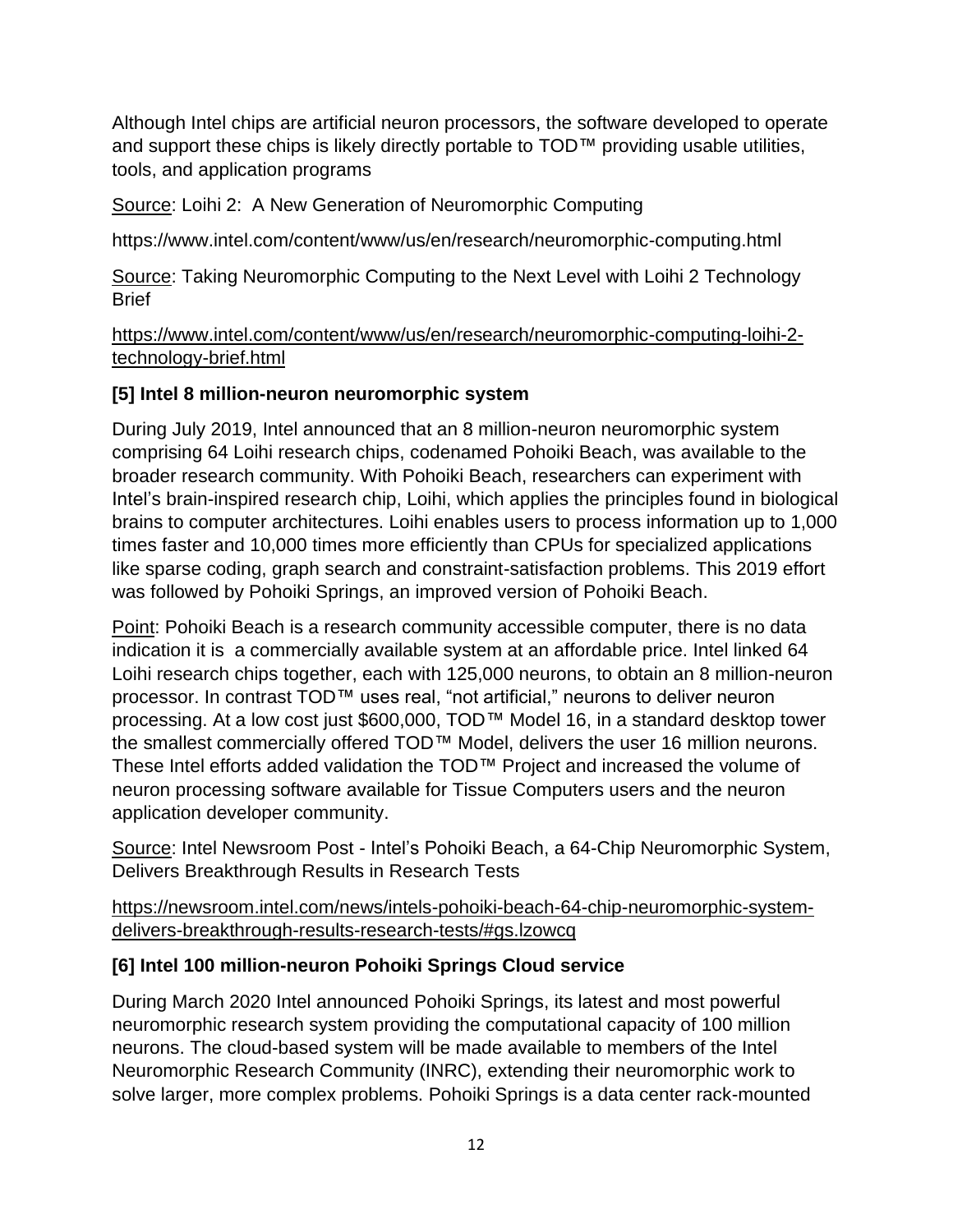system and is Intel's largest neuromorphic computing system developed to date. It integrates 768 Loihi neuromorphic research chips inside a chassis the size of five standard servers.

Loihi processors take inspiration from the human brain. Like the brain, Loihi can process certain demanding workloads up to 1,000 times faster and 10,000 times more efficiently than conventional processors.

Point: The points presented in Reference [5] for Pohoiki Beach, apply. Note the largest commercially available TOD is Model 5120, which delivers up to 5 billion neurons, in a rack configuration that can be installed in any data center site a customer desires.

In competition with the Intel Pohoiki Springs cloud service, TOD™ Model 96 delivers up to 96 million neurons, and the Model 192, up to 192 million neurons. Both are offered commercially for purchase and can be installed at any customer site. In addition, both the Model 96 and Model 192 offer software programming conversion of each Model into a Full Dup Real-Time Parallel Processing configuration.

The Intel reported size and performance data on both Pohoiki Beach and Pohoiki Springs cloud service totally validates that computer chips, no matter how enhanced, on a digital motherboard will ever achieve TOD™ levels of performance.

Source: Intel Newsroom Post - Intel Scales Neuromorphic Research System to 100 Million Neurons

https://newsroom.intel.com/news/intel-scales-neuromorphic-research-system-100 million-neurons/#gs.m6m007

#### **[7] IBM Builds 64 Million Neuron Processing Computer System**

The IBM TrueNorth Neurosynaptic System can efficiently convert data (such as images, video, audio, and text) from multiple, distributed sensors into symbols in real time. Powered by a 64-chip array of the IBM TrueNorth Computer will feature an end-to-end software ecosystem designed to enable deep neural-network learning and information discovery. The system's advanced pattern recognition and sensory processing power will be the equivalent of 64 million neurons.

Point: IBM, producer of the original IBM 360, with the creation of artificial neuron processor chips has moved into neuron processing. Like Intel, it appears IBM corporate management cannot visualize data processing without chips and motherboards.

However, development of the TrueNorth Computer has validated at least four areas of interest to BCM and TOD™. Their efforts have validated: (a) digital and neuron data and interfaces can successfully exchange intelligence and data, (b) a digital processor and associated system and application software can successfully direct tasks, and manage the operations of a single and an array of neuron processors, (c) software operating systems, utilities, tools, and application programs can be created to maximize the capabilities and features available from neuron processors, and (d) artificial neuron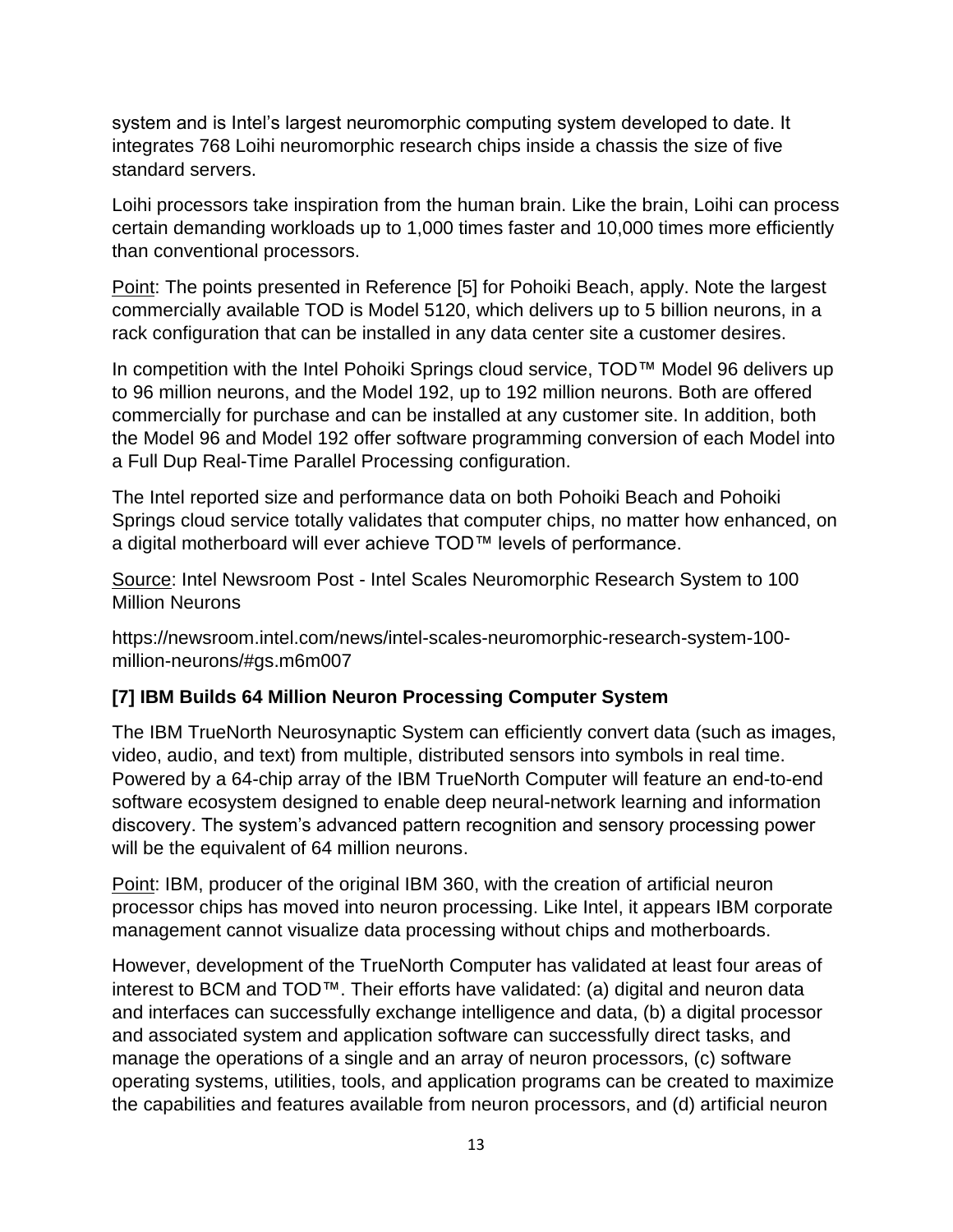processor chips on a motherboard, no matter how enhanced, will never achieve the levels of performance available from the TOD™.

Source: Next Big Future: US Air Force buying IBM 64 million neuron computer

[https://www.nextbigfuture.com/2017/06/us-air-force-buying-ibm-64-million-neuron](https://www.nextbigfuture.com/2017/06/us-air-force-buying-ibm-64-million-neuron-computer.html)[computer.html](https://www.nextbigfuture.com/2017/06/us-air-force-buying-ibm-64-million-neuron-computer.html)

### **[8] IBM Creates Artificial Neurons**

IBM scientists have created artificial neurons and synapses using phase change memory (PCM) that mimics the brain's cognitive learning capability.

Point: The beginning of the establishment of artificial neuron chips computing era. This technology resulted in the development of many neuron processing coding utilities, tools, and application programs which are applicable to TOD™ operations.

Source: IBM creates artificial neurons from phase change memory for cognitive computing

[https://www.computerworld.com/article/3103294/ibm-creates-artificial-neurons-from](https://www.computerworld.com/article/3103294/ibm-creates-artificial-neurons-from-phase-change-memory-for-cognitive-computing.html)[phase-change-memory-for-cognitive-computing.html](https://www.computerworld.com/article/3103294/ibm-creates-artificial-neurons-from-phase-change-memory-for-cognitive-computing.html)

#### **[9] IBM and Neural Networks**

Neural networks reflect the behavior of the human brain, allowing computer programs to recognize patterns and solve common problems in the fields of AI, machine learning, and deep learning.

Point: The support of neural networks by IBM has resulted in more awareness in neuron processing and aid in more independent development of neuron processing software. This is a major benefit to TOD™.

Source: IBM Cloud Education

https://www.ibm.com/in-en/cloud/learn/neural-networks

# **[10] Artificial Neuron Chips Successes and Challenges**

Being able to wrap a common deep learning framework on top, scaling it across multiple high core count chips, and providing a useful programming interface are all keys of bringing a research product into the mainstream.

In other words, scaling any chip without taking a performance hit is a tough problem but these chip company designers have cobbled together some code that automatically routes the best spot for data on each chip, and trying to assure the data transfer between each is fast, not an easy task on a motherboard.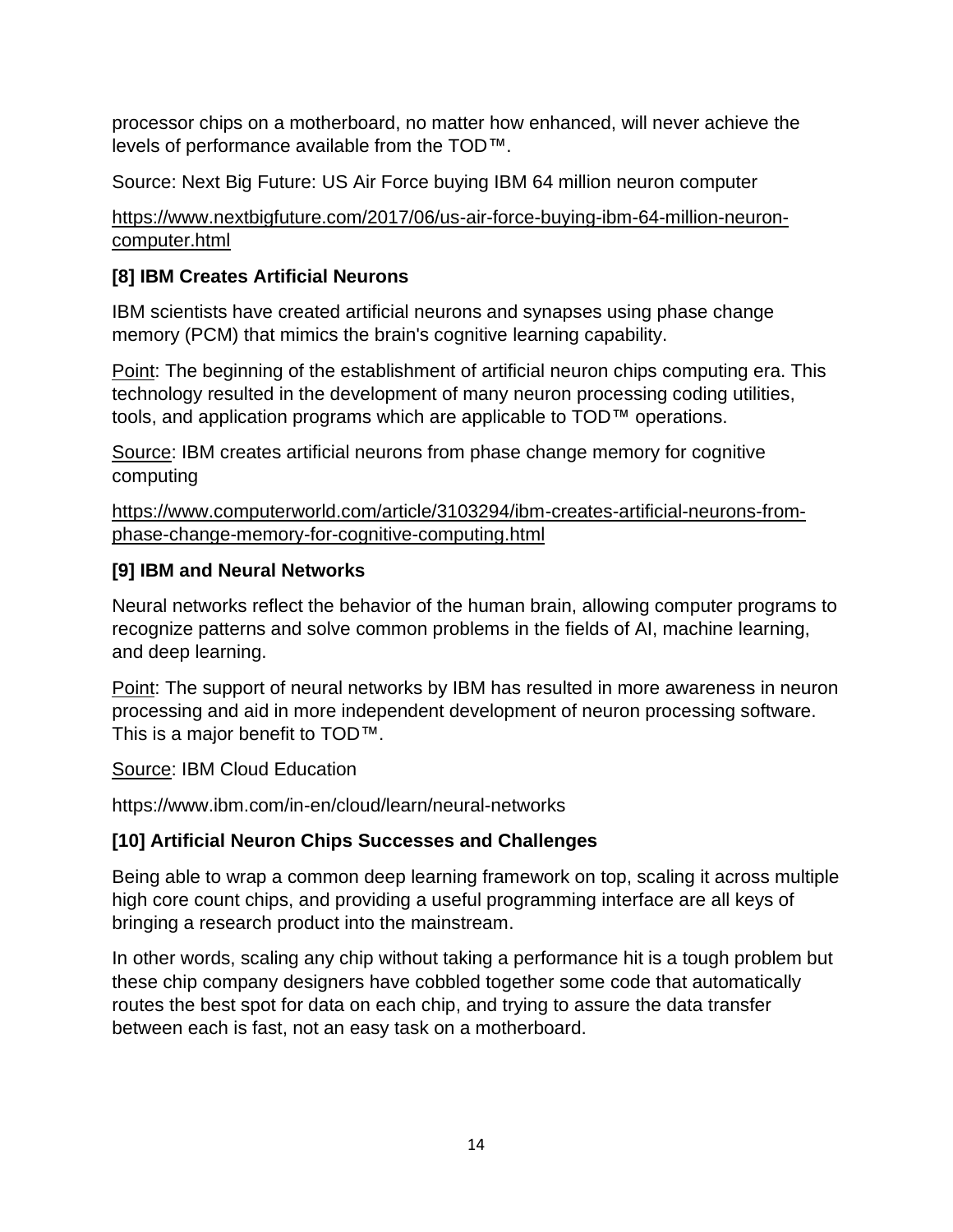Being able to wrap a common deep learning framework on top, scaling it across multiple high core count chips, and providing a useful programming interface are all keys of bringing a research product into the mainstream.

Some of the leaders chasing this artificial neuron approach include IBM, Intel, Graphcore, BrainChip, and others.

Point: All these companies pursuing artificial neuron chips have recorded development successes, but more importantly they have technically and scientifically established the ability to marry digital processing with neuron processing and produce positive results. This group has also created the foundational software utilities, tools, and application programs for a library of software to support the continuing growth in neuron-based processing applications and to support and operate TOD™.

Source: A Rare Peek into IBM's TrueNorth Neuromorphic Chip

#### [https://www.nextplatform.com/2018/09/27/a-rare-peek-into-ibms-true-north](https://www.nextplatform.com/2018/09/27/a-rare-peek-into-ibms-true-north-neuromorphic-chip/)[neuromorphic-chip/](https://www.nextplatform.com/2018/09/27/a-rare-peek-into-ibms-true-north-neuromorphic-chip/)

Graphcore is a British semiconductor company that develops accelerators for AI and machine learning. It aims to make a massively parallel Intelligence Processing Unit that holds the complete machine learning model inside the processor.

Source: Graphcore website

https://www.graphcore.ai/

BrainChip is a global technology company that is producing a groundbreaking neuromorphic processor that brings artificial intelligence to the edge in a way that is beyond the capabilities of other products.

Source: BrainChip website

https://brainchipinc.com/

#### **[11] Collagen- Material of Choice for TC Disk and TC Cord Production**

With its wide distribution in soft and hard connective tissues, collagen is the most abundant of animal proteins. Natural collagen can be formed into highly organized, three-dimensional scaffolds that are intrinsically biocompatible, biodegradable, non-toxic upon exogenous application, and endowed with high tensile strength. These attributes make collagen the material of choice for tissue engineering applications

Collagen by virtue of its ubiquity, low immunogenicity, and ability to be molded into strong, biocompatible scaffolds are accessible, persistent, and versatile. Moreover, collagen-based materials are adroitly at the interface of natural and synthetic macromolecules.

Point: BCM has years of experience using bovine collagen in all types of tissue engineering applications, including tissue construction of TC Disks and TC Cords.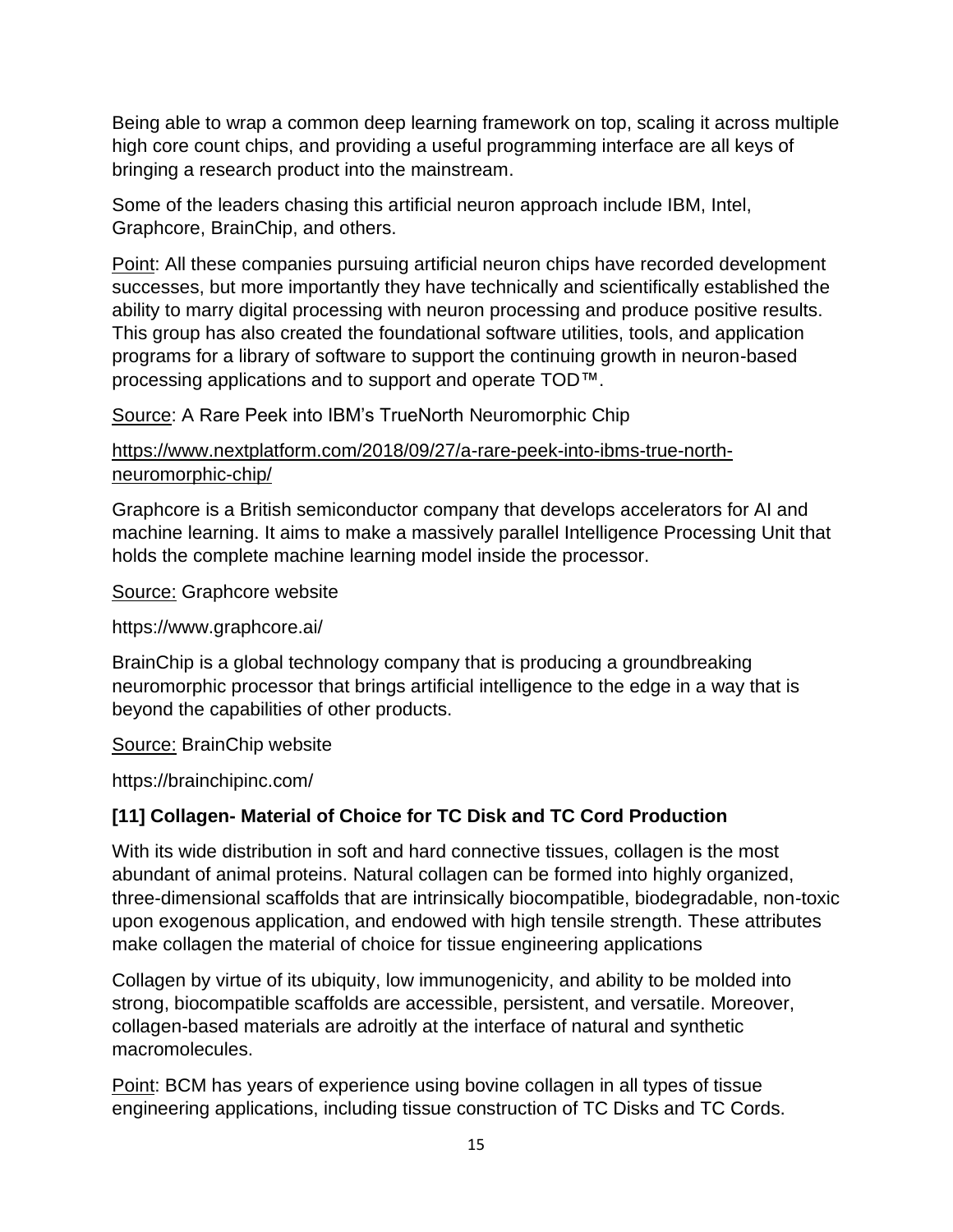#### Source: Collagen-Based Biomaterials for Wound Healing

#### [https://www.ncbi.nlm.nih.gov/pmc/articles/PMC8408697/pdf/in\\_vivo-35-2541.pdf](https://www.ncbi.nlm.nih.gov/pmc/articles/PMC8408697/pdf/in_vivo-35-2541.pdf)

#### **[12] Nerve Tissue Scaffolds and Successful TC Cord Network Assembly**

Nerve Tissue scaffolds have been constructed and successfully used to repair severed spinal and nerve cords with digital nerve gaps exceeding 3 cm in length.

Point: Validation of collagen scaffolding in the construction of TC Cords, the successful merging of existing and newly created nerve tissue, and the successful interfacing and data-intelligence transfers between newly connected and cell merged nerve tissue. These results demonstrate the ability for BCM to construct, and for TOD™ to successfully operate a TC Cord network within the Tissue Computer

Source: Peripheral nerve repair and reconstruction

#### <https://pubmed.ncbi.nlm.nih.gov/24306702/>

#### **[13] Nerve Tube Imbedded Collagen Scaffolding Delivers Neuro Functionality**

Collagen scaffolding structures can successfully provide neuron pulse transfer functionality in nerve conduit tubes. They have established a stable and as a longlasting primary structure demonstrated superior quality and sufficient cytocompatibility.

Point: Research and medical science has validated nerve conduit with imbedded collagen scaffolding, heavy populated with neurons (nerve cells), will move neuron data through the nerve conduit and provide robust service and survivability. Nerve conduit with imbedded collagen scaffolding, heavy populated with neurons is the definition of a TC Cord.

Source: In Vitro and Ex Vivo Analysis of Collagen Foams for Soft and Hard Tissue Regeneration (2021)

https://www.ncbi.nlm.nih.gov/pmc/articles/PMC8408697/pdf/in\_vivo-35-2541.pdf

# **[14] BrainGate Demonstrates Wireless Neuron to Digital Data Transfer**

This event was a demonstration of high-resolution broadband recording from multiple implanted microelectrode arrays using a wireless intracortical BCI in human subjects.

Point: Validation of a third-party digital-neuron data transfer device. These types of data transfer technologies are an integral part of the operations of the Tissue Computer and TC Cord network interfacing with a digital device.

Sources: Researchers demonstrate first human use of high-bandwidth wireless braincomputer interface

<https://www.brown.edu/news/2021-03-31/braingate-wireless>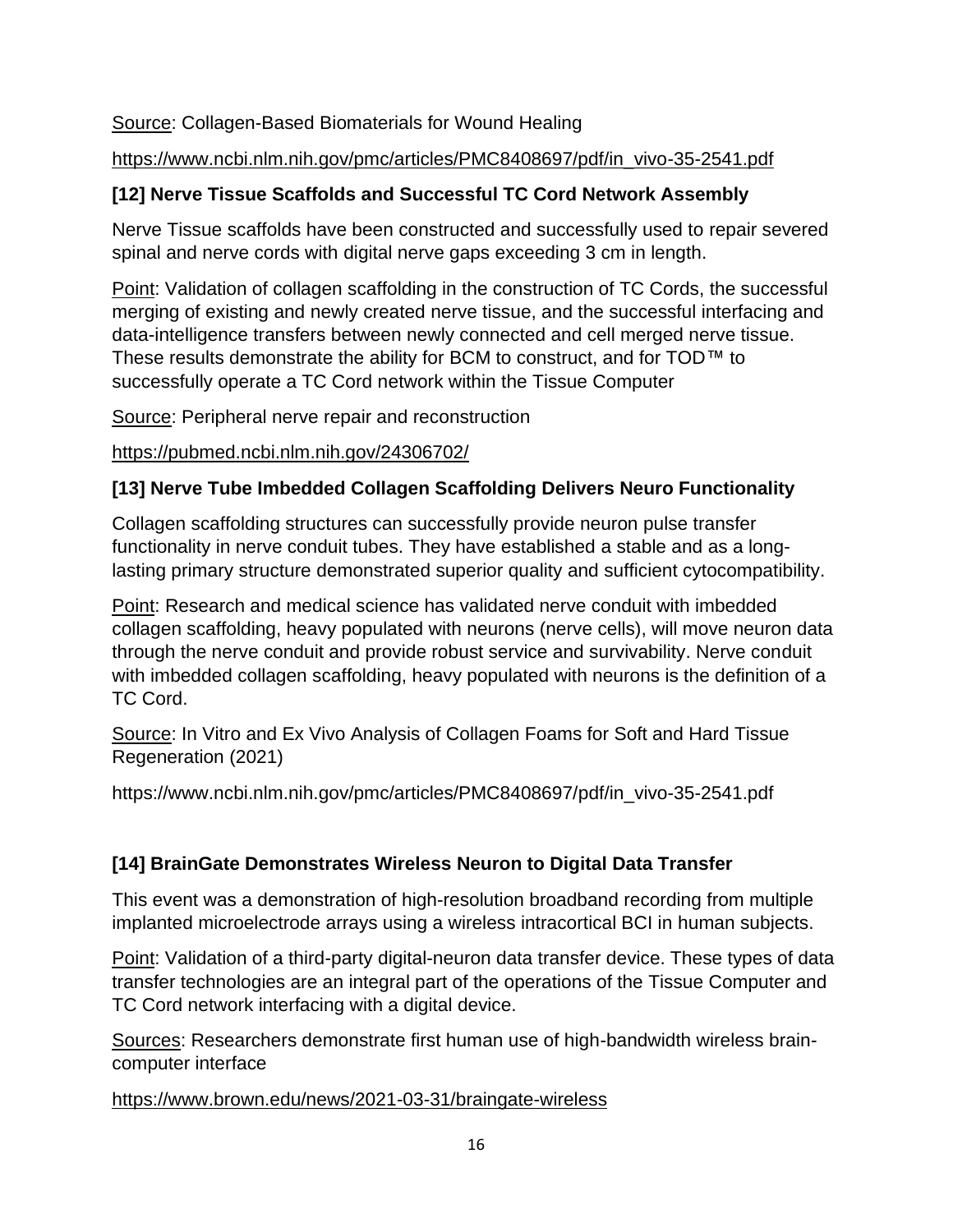Home Use of a Percutaneous Wireless Intracortical Brain-Computer Interface by Individuals with Tetraplegia (2021)

#### <https://ieeexplore.ieee.org/document/9390339>

## **[15] BrainGate2 Decodes Neural Signals**

A brain-implant system trained to decode the neural signals for handwriting from a paralyzed man enabled a computer to type up to 90 characters per minute with 94 percent accuracy.

Point: Validation of a third-party digital-neuron data transfer device. These types of data transfer technologies are an integral part of the operations of the Tissue Computer and TC Cord network interfacing with a digital device.

Source: Brain-Computer Interface User Types 90 Characters Per Minute with Mind (2021)

[https://www.the-scientist.com/news-opinion/brain-computer-interface-user-types-90](https://www.the-scientist.com/news-opinion/brain-computer-interface-user-types-90-characters-per-minute-with-mind-68762) [characters-per-minute-with-mind-68762](https://www.the-scientist.com/news-opinion/brain-computer-interface-user-types-90-characters-per-minute-with-mind-68762)

Source: BrainGate2: Feasibility Study of an Intracortical Neural Interface System for Persons With Tetraplegia

<https://www.clinicaltrials.gov/ct2/show/NCT00912041>

# **[16] Synchron Demonstrates Neuron to Digital Data Transfer**

A patient implanted with the Stentrode brain computer interface successfully messaged the world on social media directly through thought using an implantable brain computer interface.

Point: Validation of a third-party digital-neuron data transfer device. These types of interfacing and data transfer technologies are an integral part of the operations of the Tissue Computer and TC Cord network interfacing with a digital device.

Source: Business Wire/Via AP (12-27-21)

[https://warroom.org/2021/12/27/synchron-announces-first-direct-thought-tweet-hello](https://warroom.org/2021/12/27/synchron-announces-first-direct-thought-tweet-hello-world-using-an-implantable-brain-computer-interface/)[world-using-an-implantable-brain-computer-interface/](https://warroom.org/2021/12/27/synchron-announces-first-direct-thought-tweet-hello-world-using-an-implantable-brain-computer-interface/)

# **[17] Neuralink Interface to Directly Control Digital Devices**

The Neuralink app is planned to allow direct control of an iOS device, keyboard, and mouse directly with the activity of the brain, just by thinking about it. Animal studies have been successful. Elon Musk reports approved user availability to be late 2022.

Point: Validation of a third-party digital-neuron data transfer device. These types of data transfer technologies are an integral part of the operations of the Tissue Computer and TC Cord network interfacing with a digital device.